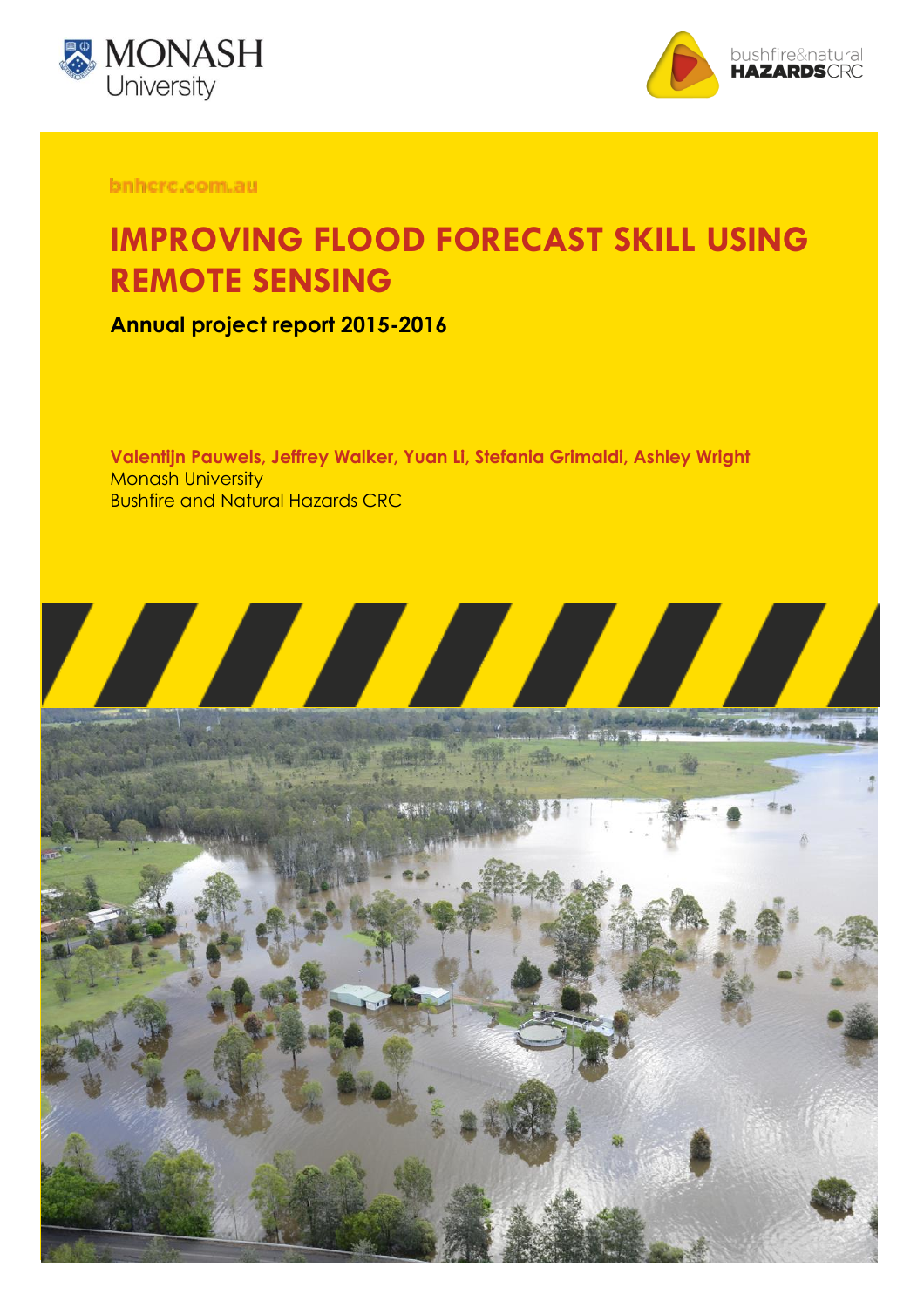

| Version        | <b>Release history</b>      | Date       |
|----------------|-----------------------------|------------|
| 1 <sub>0</sub> | Initial release of document | 26/09/2016 |



**Australian Government** Department of Industry, **Innovation and Science** 

#### **Business** Cooperative Research Centres Programme

This work is licensed under a Creative Commons Attribution-Non Commercial 4.0 International Licence.



#### **Disclaimer:**

Monash University and the Bushfire and Natural Hazards CRC advise that the information contained in this publication comprises general statements based on scientific research. The reader is advised and needs to be aware that such information may be incomplete or unable to be used in any specific situation. No reliance or actions must therefore be made on that information without seeking prior expert professional, scientific and technical advice. To the extent permitted by law, Monash University and the Bushfire and Natural Hazards CRC (including its employees and consultants) exclude all liability to any person for any consequences, including but not limited to all losses, damages, costs, expenses and any other compensation, arising directly or indirectly from using this publication (in part or in whole) and any information or material contained in it.

#### **Publisher:**

Bushfire and Natural Hazards CRC

September 2016

Citation: Pauwels V, Walker J, Li Y, Grimaldi S, Wright A, (2016) Improving flood forecast skill using remote sensing: Annual project report 2015-2016, Bushfire and Natural Hazards CRC

Cover: The Clarence River has flooded areas around Grafton NSW, four times between 2009-2015. Credit: NSW State Emergency Service, Clarence Nambucca region.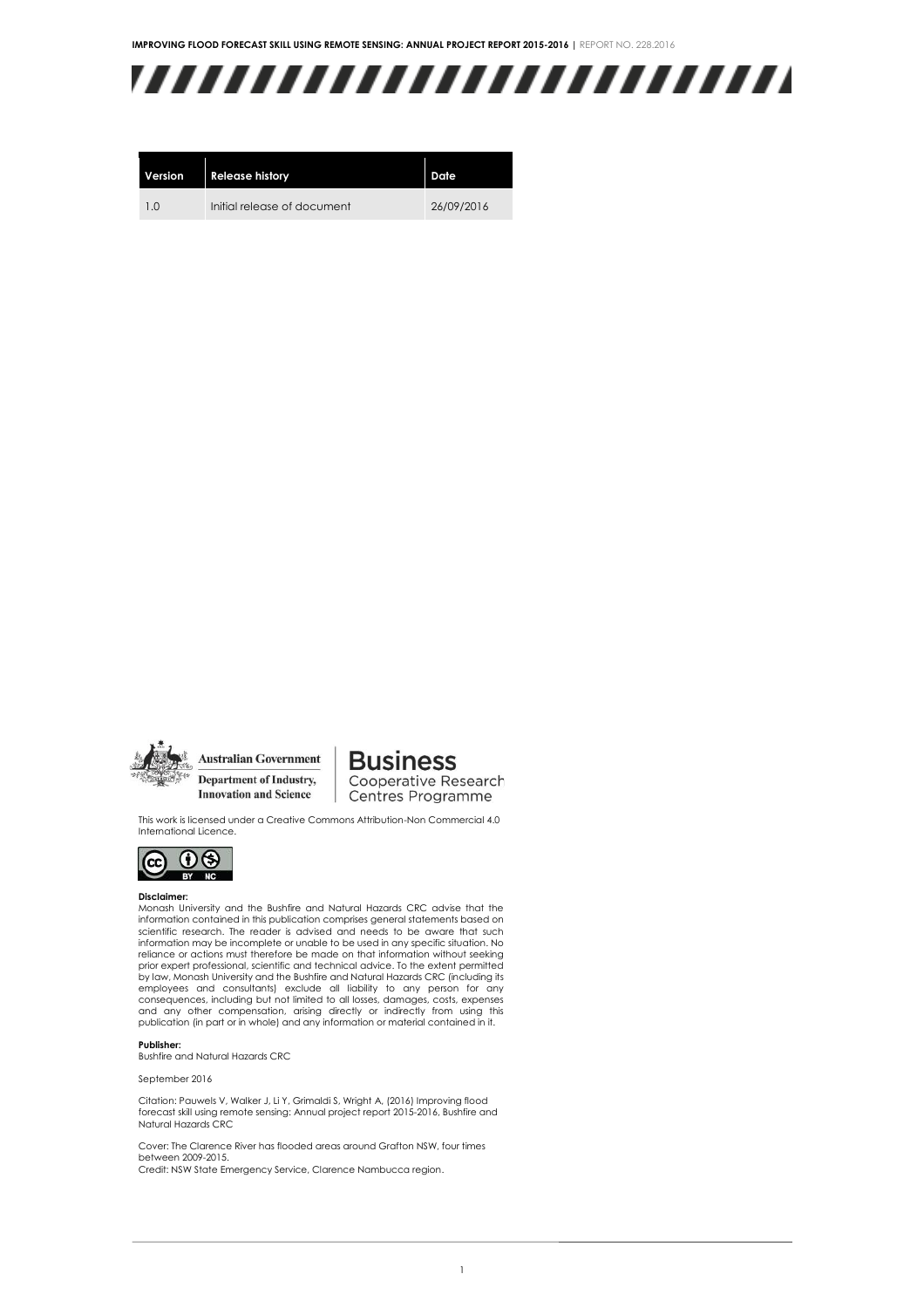

## **TABLE OF CONTENTS**

| <b>EXECUTIVE SUMMARY</b>        | 3              |  |
|---------------------------------|----------------|--|
| <b>END USER STATEMENT</b>       | 4              |  |
| <b>INTRODUCTION</b>             | 5              |  |
| <b>PROJECT BACKGROUND</b>       | 6              |  |
| Introduction                    | 6              |  |
| <b>Test Site Selection</b>      | 6              |  |
| <b>Model Selection</b>          | 6              |  |
| <b>Uncertainty Estimation</b>   | 7              |  |
| Model-Data Fusion               | 7              |  |
| Method Optimisation             | $\overline{7}$ |  |
| WHAT THE PROJECT HAS BEEN UP TO | 8              |  |
| Workshops                       | 8              |  |
| <b>Field Campaigns</b>          | 8              |  |
| <b>Project Presentations</b>    | 8              |  |
| <b>Media Mentions</b>           | 10             |  |
| Scientific Progress             | 10             |  |
| <b>PUBLICATIONS LIST</b>        | 13             |  |
| <b>CURRENT TEAM MEMBERS</b>     |                |  |
| <b>REFERENCES</b>               | 16             |  |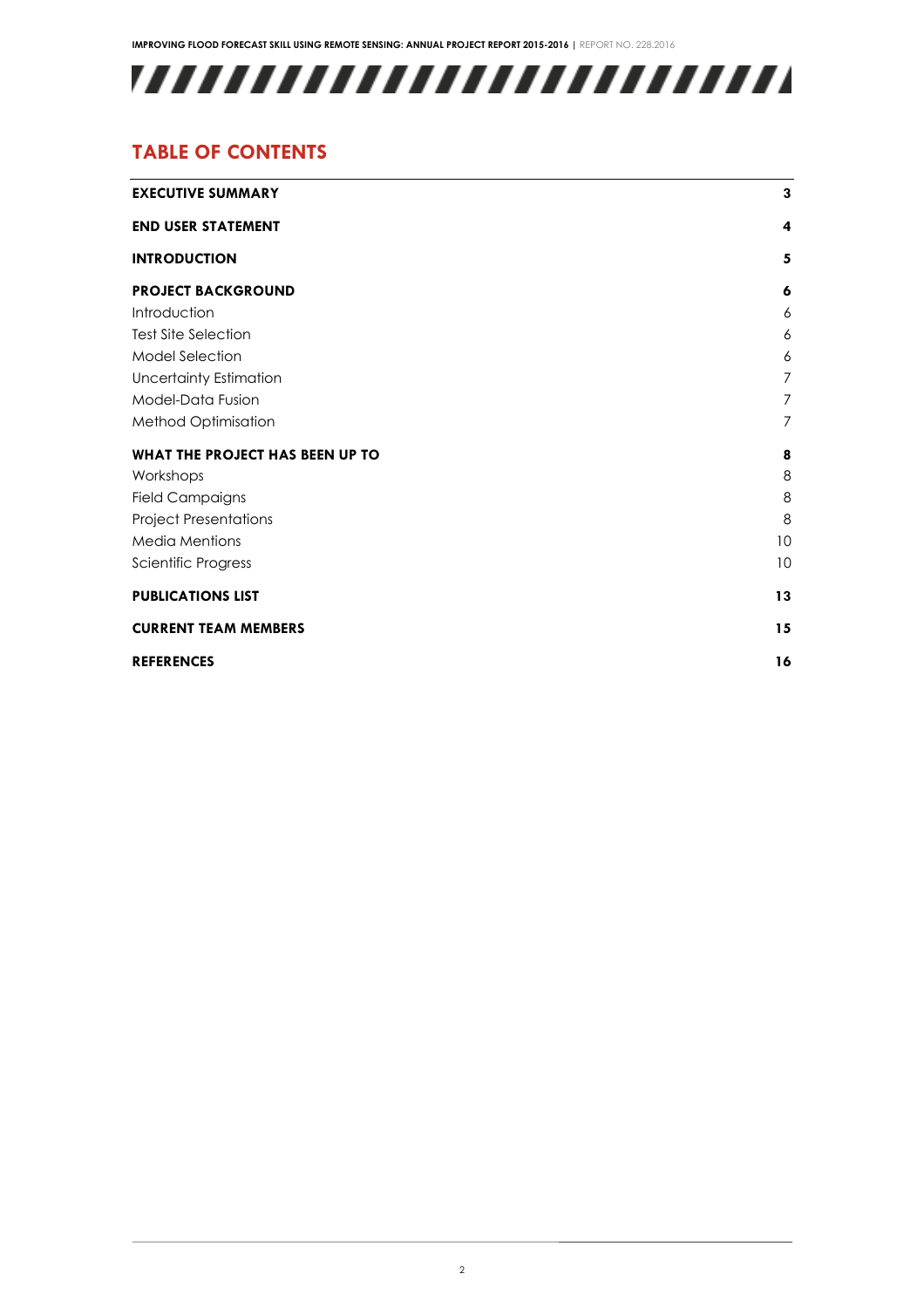# ,,,,,,,,,,,,,,,,,,,,,,,,,,

## <span id="page-3-0"></span>**EXECUTIVE SUMMARY**

Floods are among the most damaging natural disasters in Australia. Over the last 40 years, the average annual cost of floods was approximately \$377 million per year. The 2010-2011 floods in Brisbane and South-East Queensland alone resulted in 35 confirmed deaths and \$2.38 billion damage. The recent floods in 2016 resulted in three casualties with three more people missing. The Insurance Council of Australia stated on June 7 that about 14,500 claims totaling \$56 million have already been lodged from across the country. In order to limit the personal and economic damage caused by floods, operational water and emergency managers heavily rely on flood forecasting systems.

These systems consist of a hydrologic and a hydraulic model to predict the extent and level of floods, using observed and predicted rainfall. The hydrologic model calculates the amount of water that is flowing through the river network, while the hydraulic model converts this flow volume into river water levels/velocities and floodplain extents. Over recent times, the accuracy and reliability of these flood forecasting systems has significantly improved. However, it remains difficult to provide accurate flood warnings. This is because of errors and/or uncertainties in the model structure, the model parameters, and/or the meteorological forcings (mainly the rainfall). The hypothesis of this project is that remote sensing data can be used to improve modelled flood forecasts.

More specifically, in this project we are constraining the hydrologic model using remotely sensed soil moisture values, as this variable determines the partitioning of rainfall into surface runoff and infiltration. Further, we are constraining the hydraulic model using remotely sensed water levels and/or flood extents. Thus every time a remote sensing image becomes available, we correct the model predictions, which should lead to improved model forecasts of flow depth, extent and velocity for a number of days in the future.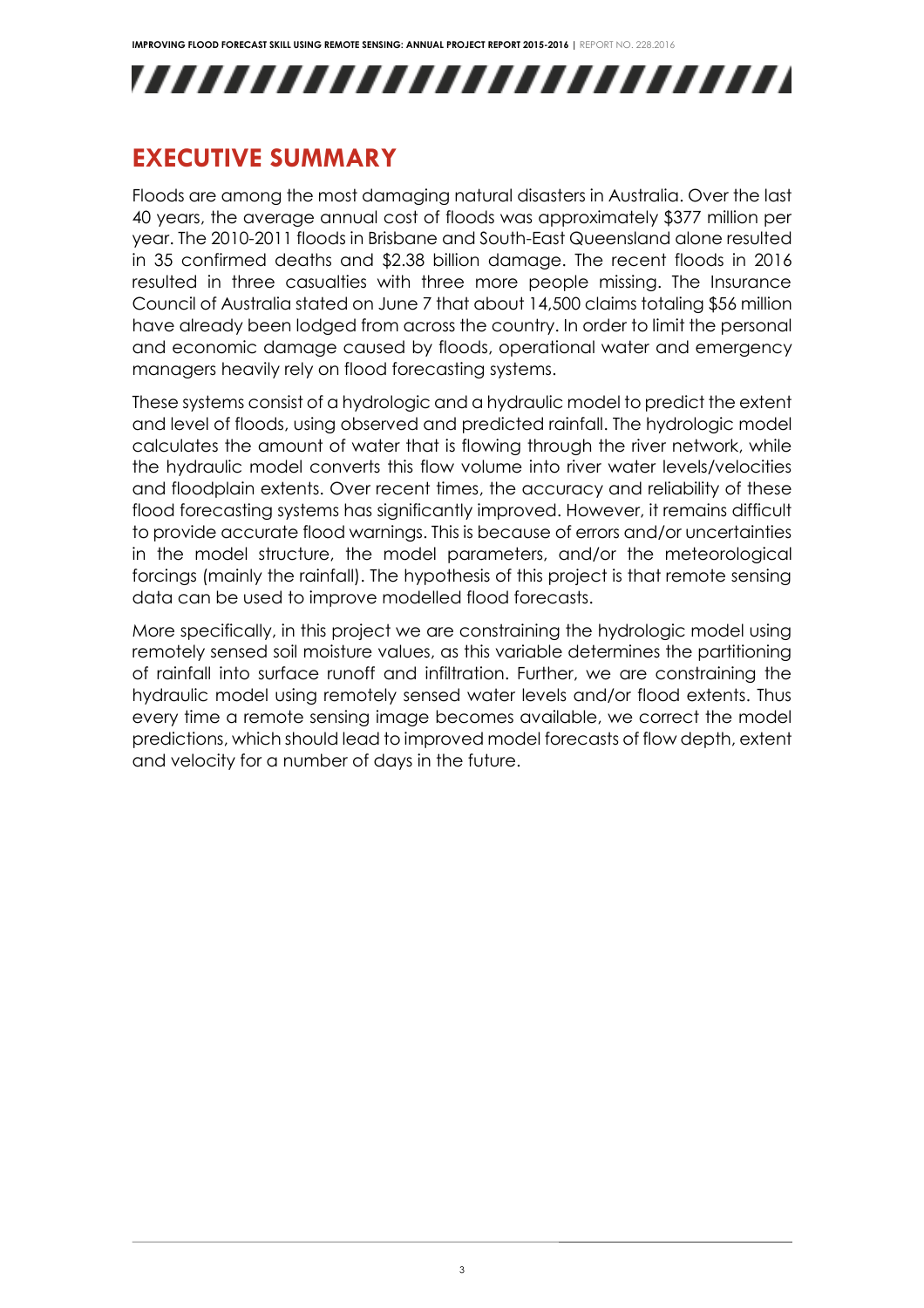## <span id="page-4-0"></span>**END USER STATEMENT**

#### **John Bally,** *Bureau of Meteorology*

The project has demonstrated methodologies to incorporate remotely sensed (RS) data into hydrologic and hydraulic models. The motivation for the project is to achieve an improvement in the accuracy, and hence the utility of flood forecasts by constraining the model predictions with RS data.

Results to date have shown only limited improvements in forecast skill, and have demonstrated the sensitivity of the results to the accuracy of the detailed bathymetry of the basins and river reaches being modelled. Considerable effort has been expended on field campaigns to better characterise bathymetry and hence improve model results. The sensitivity to bathymetry accuracy illustrates the technically challenging nature of the project.

The methodologies being investigated by the project show promise, but there is still a considerable gap between the results obtained so far and significant operational impact for catchments outside the study area. It is recognised that the very high quality bathymetry developed by the project is not available for most catchments, and work is underway to develop a method to estimate river bathymetry, as a model parameter, through merging RS flood extent/level data with a hydraulic model to improve results in sites with very limited bathymetry data.

The project has also demonstrated improvements in operationally used soil moisture models gained by incorporating RS data, especially (and unsurprisingly) at locations with less in-situ data. Opportunities exist to work with other teams working in the soil moisture field, who are also looking at assimilating RS data.

A relatively small set of end users have been regularly engaged with the project and have provided input along the way.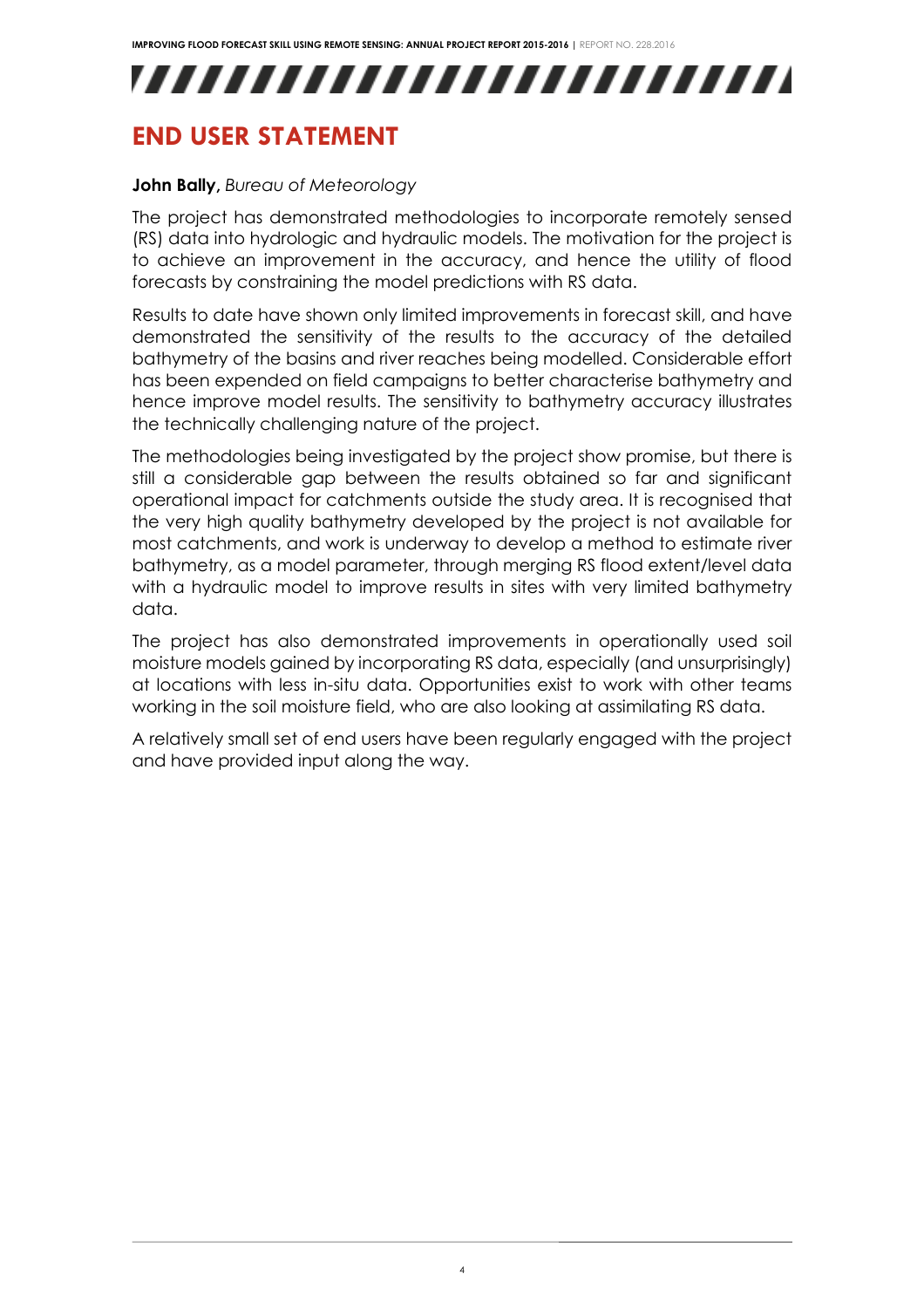# ,,,,,,,,,,,,,,,,,,,,,,,,,,

## <span id="page-5-0"></span>**INTRODUCTION**

Floods are among the most damaging of natural disasters in Australia, costing an average \$377 million per year. One tool that is being used by operational water and emergency managers to mitigate the impact of floods is flood forecasting systems, which use rainfall data and forecasts to predict the extent and level of floods. Even though these systems have improved during the last decades, further research is needed to make the forecasts more accurate.

The hypothesis of this project is that remote sensing can be a very helpful tool for operational flood forecasting. For this purpose, remote sensing data are being used in two different ways. First, estimated soil moisture profiles from hydrologic models are improved through the merging of these model predictions with remotely sensed surface soil moisture values. This is expected to have a beneficial impact on modelled hydrographs. Second, estimated flood inundations and water levels from hydraulic models are improved through merging these model results with remotely sensed observations of flood inundations or water levels. This is expected to improve the predictive capability of the hydraulic model. Overall, using remote sensing data in flood forecasting is expected to lead to better early warning systems, management of floods, and post-processing of flood damages (for example for insurance companies).

In this project, the best methods to assimilate remote sensing data into operational hydrologic and hydraulic models will be determined. After selecting the models, the data assimilation techniques will be implemented and tested using a data base that will be developed as part of this project. A list of recommendations on how to best use remote sensing data for operational water management will be developed.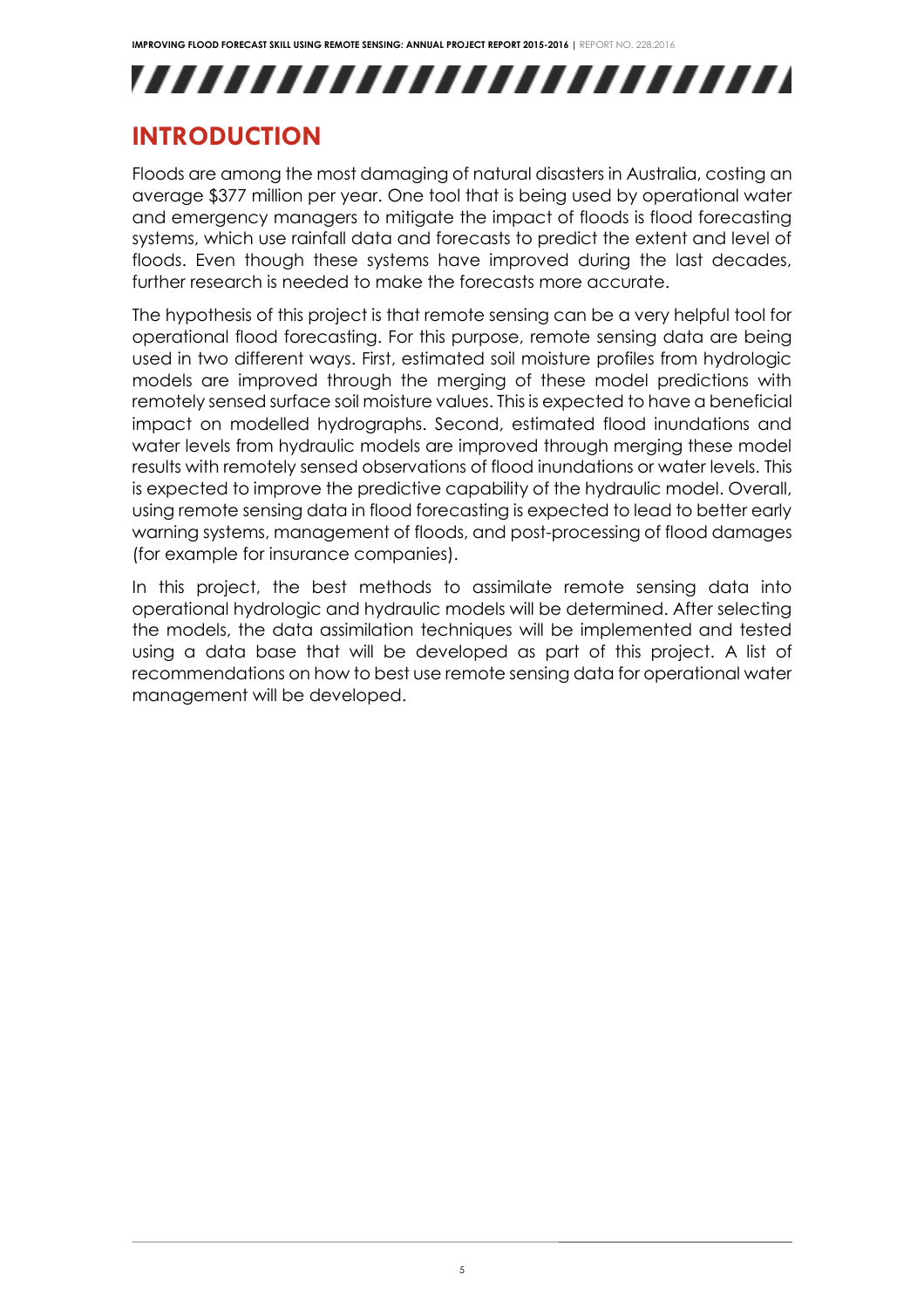## <span id="page-6-0"></span>**PROJECT BACKGROUND**

## <span id="page-6-1"></span>**INTRODUCTION**

The project is expected to answer the following science questions:

- 1. How can terrestrial remote sensing data be best used to improve flood forecasting systems? In other words, is it more important to update the state variables of the hydrologic model or the hydraulic model? How frequent do we need acquisitions; do we need remote sensing data during the flood, or can remote sensing data from before the flood already provide sufficient information?
- 2. To what extent can we reduce the uncertainty in the flood predictions?

## <span id="page-6-2"></span>**TEST SITE SELECTION**

A first step in the project was the identification of two test sites (finished), and the acquisition of required data to meet the project objectives (finished). Criteria used in the catchment selection included:

- Representation of the diversity of Australian hydrologic regimes;
- The occurrence of floods in the recent past;
- The significance of the flood impact on communities;
- The availability of data to apply both hydrologic and hydraulic models;
- The availability of highly accurate digital elevation models at fine spatial resolution.

#### <span id="page-6-3"></span>**MODEL SELECTION**

A second, finished step was the selection of the hydrologic and hydraulic models to be used in the study. The models were selected from those typically used in Australia. Criteria were:

- Availability of the source code;
- Modularity of the model;
- Data requirements;
- Feasibility to incorporate remote sensing data;
- Ease to make operational;
- Documented model performance.

The selected hydrologic model is currently being calibrated using observed discharge records and remotely sensed soil moisture data. Furthermore, the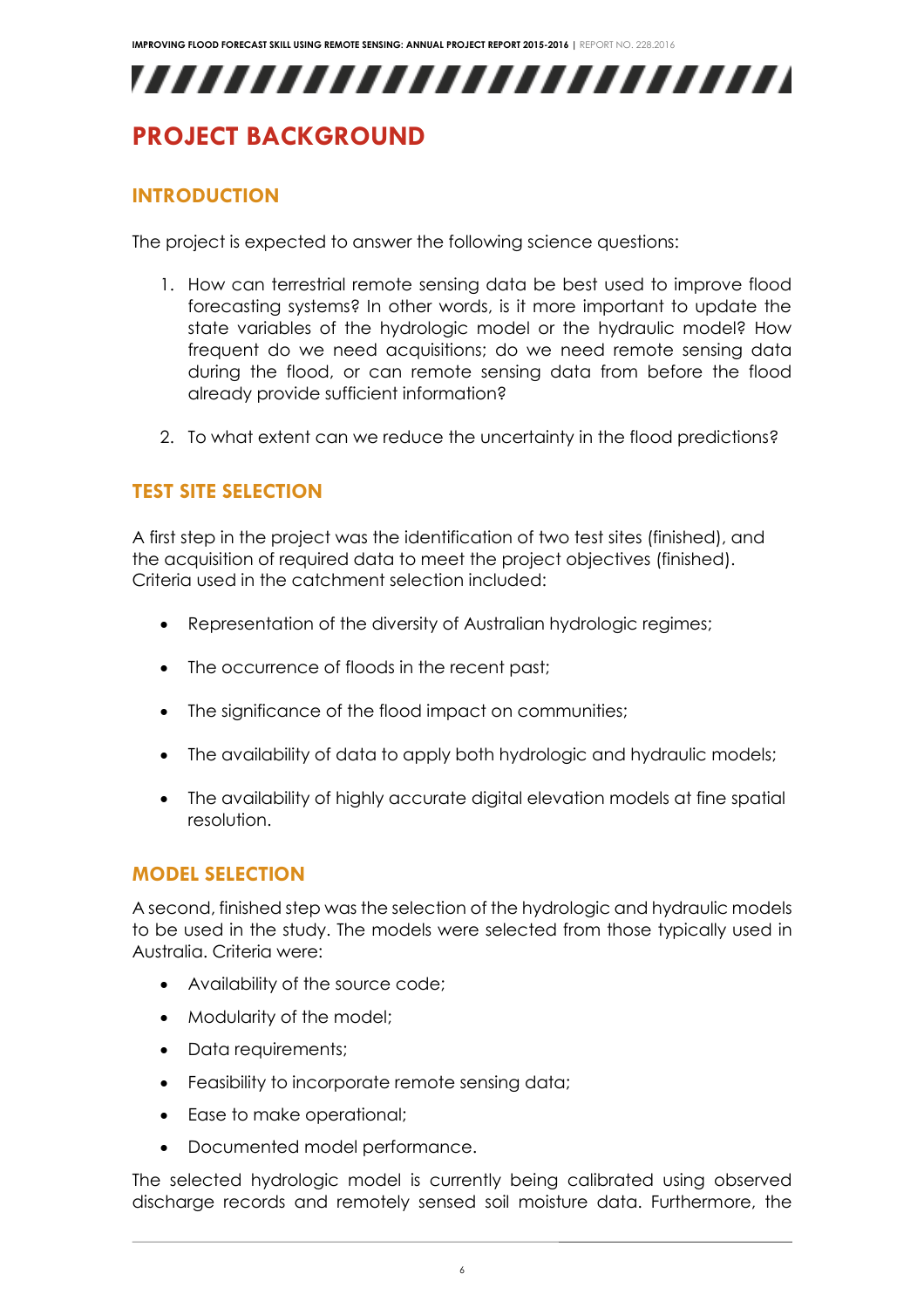# ,,,,,,,,,,,,,,,,,,,,,,,,,

hydraulic model is being calibrated using a combination of anecdotal flood height information, aerial photographs and radar-based remotely sensed flood extents. Existing imagery of soil moisture and inundation are used for this purpose.

## <span id="page-7-0"></span>**UNCERTAINTY ESTIMATION**

A very important issue is the estimation of the uncertainty of the flood forecasts, which is the third part of the project. Precipitation forecasts will be used in an ensemble mode, meaning that not one single value is used for a specific time and location, but a number of values. The spread in these ensemble members is a measure of the uncertainty in the predictions. The calibrated hydrologic model will be applied to each member of the precipitation ensemble, leading to an ensemble of hydrologic model discharge values. This will then be used by the hydraulic model, resulting in an ensemble of river water levels and flood extents. Similar as for the precipitation, the spread in the ensemble will be a measure of the uncertainty in the modelled water levels and flood extends.

## <span id="page-7-1"></span>**MODEL-DATA FUSION**

The uncertainty in the hydrologic model results will be reduced through the merging with remotely sensed soil water content data and in-situ streamflow observations. More specifically, at each time step where an observation is available, a weighted average between the hydrologically modelled state variables and the observations will be made. The weight of the model results and the observations will be dependent on their level of uncertainty. Additionally, the uncertainty in the flood extent forecasts will be reduced through the merging of the model forecasts with remotely sensed flood extent data and real-time gauge-based water levels.

## <span id="page-7-2"></span>**METHOD OPTIMISATION**

A fourth and final part of the project is the optimal application of the coupled models in a data assimilation framework. The overall objective of the project is to aid operational flood forecasts through the use of remote sensing data. A remaining question in this context is the adequate spatial and temporal resolution of these data. In order to answer this question, a series of synthetic experiments will be performed. This will allow recommendations to be made on how to optimally use the methodology that has been developed as part of this project.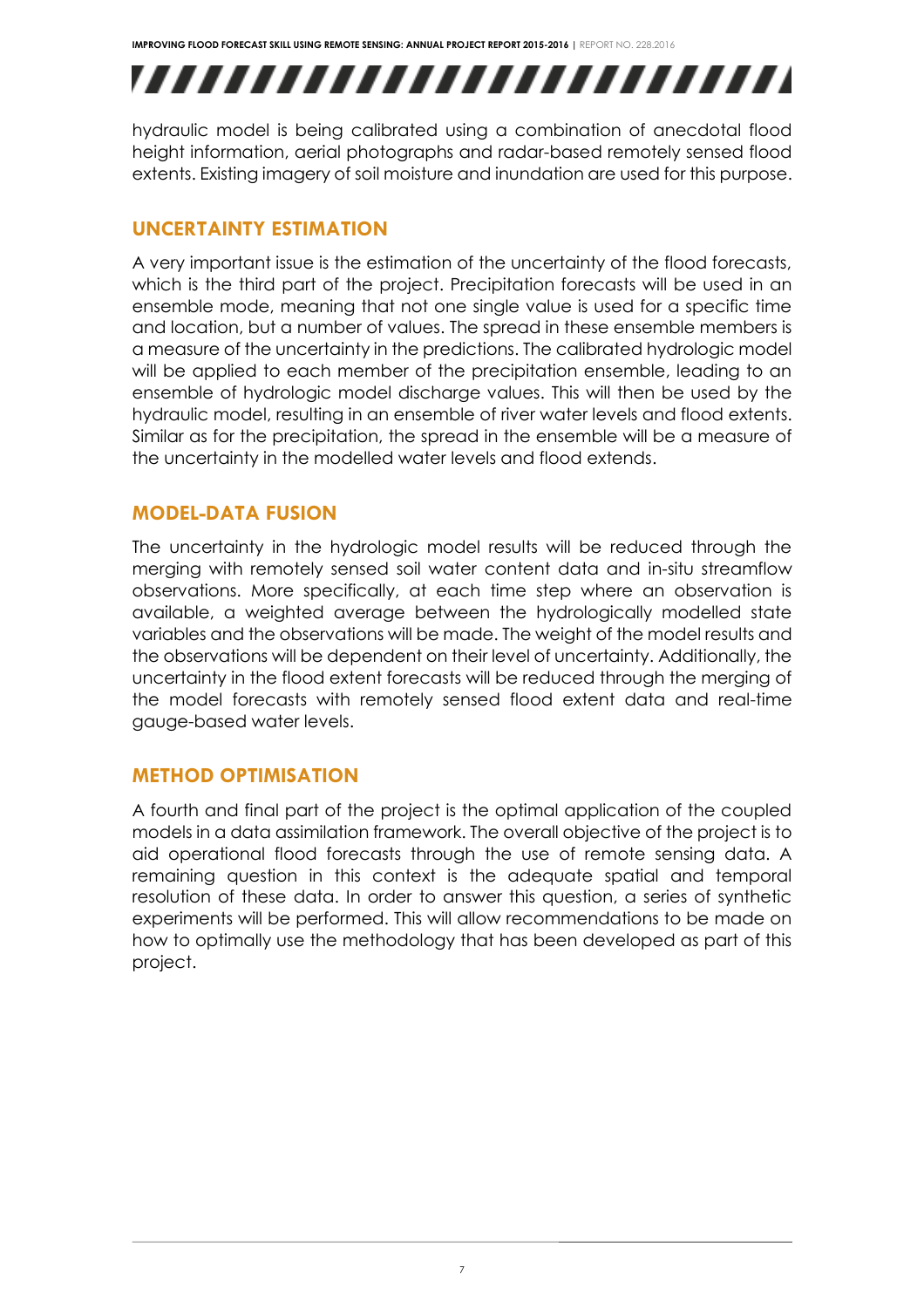## <span id="page-8-0"></span>**WHAT THE PROJECT HAS BEEN UP TO**

## <span id="page-8-1"></span>**WORKSHOPS**

During 2015-2016, the following end user meetings were organised:

- July 16, 2015 (Bureau of Meteorology, Melbourne)
- November 2, 2015 (Bureau of Meteorology, Melbourne)
- March 18, 2016 (Bureau of Meteorology, Melbourne)

During these meetings, the end users were kept informed on the progress of the modelling activities. Feedback was given, and recommendations on the best use of the data sets were made. All the involved parties agreed to have the next end user meeting in July 2016.

## <span id="page-8-2"></span>**FIELD CAMPAIGNS**

Two major field campaigns were organised during the last year:

- 1. The Clarence river, NSW (November 8-15, 2015). During this campaign, the river bathymetry of the Clarence was measured from Mountain View to Copmanhurst (the navigation head), covering a distance of 21 km. These data are very important as model input.
- 2. The Condamine river, QLD (May 1-13, 2016). During this campaign, river bathymetry data were measured at various locations in this river basin. In particular, 13 km of the Balonne River in St. George, 1 km of the Maranoa River close to Cashmere, 4 km in Surat, and 3 km in the Condamine were measured. These data are again very important as model input.

## <span id="page-8-3"></span>**PROJECT PRESENTATIONS**

A/Prof. Pauwels, Dr. Li, and Dr. Grimaldi presented an overview of the project aims and results at the Clarence Valley Council (Grafton, NSW, November 9, 2015) and at the Balonne Shire Council (St. George, QLD, May 3, 2016). Representatives of the Council, the NSW SES, the Ambulance Service, the QLD Fire and Emergency Service, and Sunwater Limited (QLD) attended the presentations.

A/Prof. Pauwels presented project results in a number of invited presentations:

- Pauwels, V., Inverse Modeling to Support Flood and Drought Management in Australia, Presented at the Catholic University Leuven, Belgium, May 27, 2016.
- Li, Y., S. Grimaldi, A. Wright, J. Walker and V. Pauwels, Improving flood forecast skill using remote sensing data, Presented at the 9th Collaboration for Australian Weather and Climate Research (CAWCR) Annual Workshop, Melbourne, October 19-22, 2015.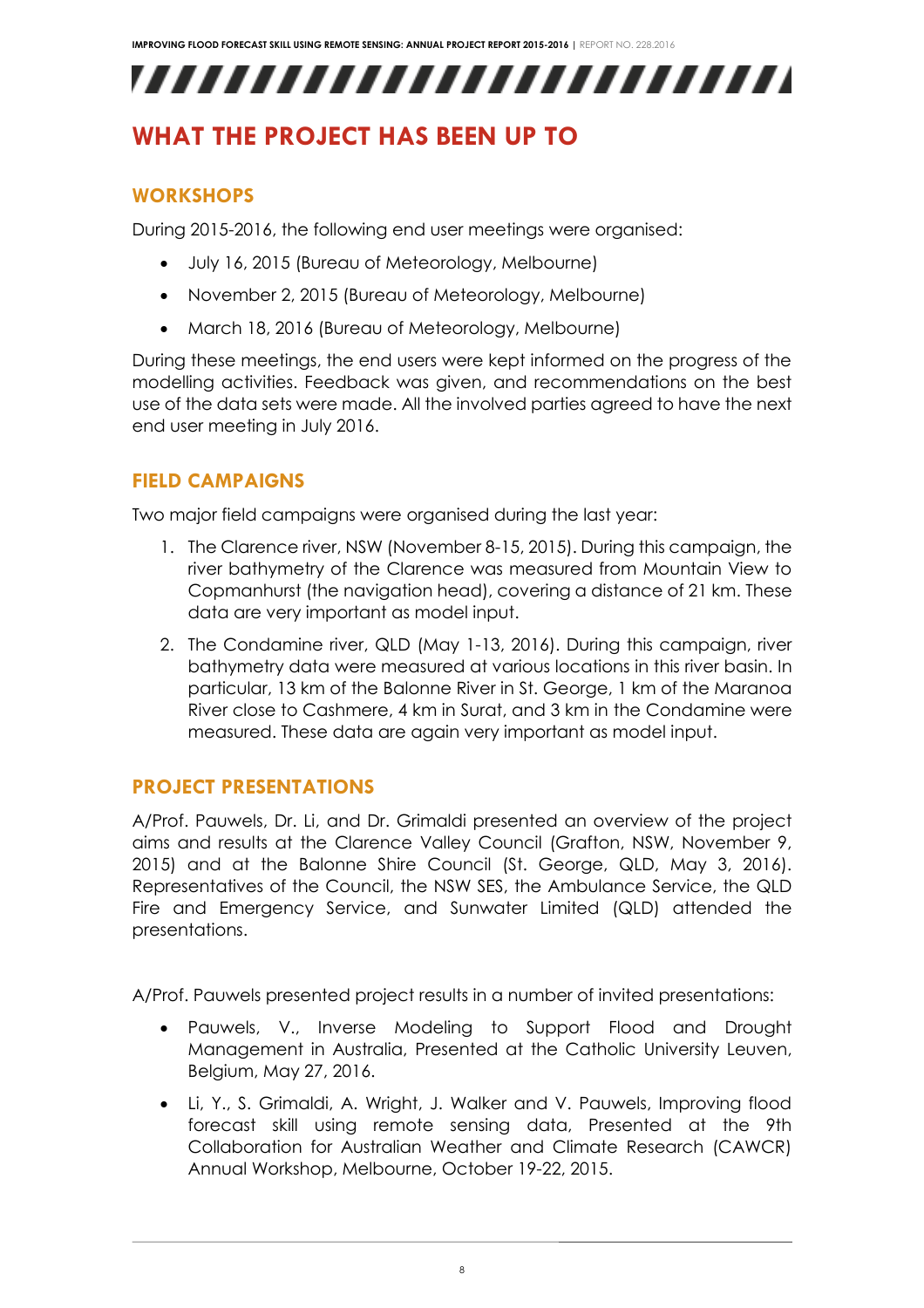

 Pauwels, V., Assimilation of Remote Sensing Data into Process-Based Models: Non-linear Observation systems, Biases, and Other Issues..., Presented at the Commonwealth Scientific and Industrial Research Organisation (CSIRO), Adelaide, September 15, 2015.

Dr. Grimaldi presented project results at the BNHCRC Research Advisory Forum and at the 21st International Congress on Modelling and Simulation:

- Pauwels, V., J. Walker, Y. Li, S. Grimaldi, A. Wright, Improving flood forecast skill using remote sensing data, Presented at Bushfire & Natural Hazards CRC Research Advisory Forum, Brisbane (QLD), November 17-18, 2015.
- Grimaldi S., Y. Li, A. Wright, V. Pauwels, J. Walker, Use of remote sensing data to improve hydraulic model for real time flood wave routing prediction, Presented at 21st International Congress on Modelling and Simulation (MODSIM 2015), Gold Coast (QLD), November 29-December 4, 2015.

Dr. Li presented project results at the AFAC Conference and at the 21st International Congress on Modelling and Simulation:

- Li, Y., V. Pauwels, J. Walker, S. Grimaldi, and A. Wright. Evaluation of hydrological models for accepting in-situ and remote sensing observations, Presented at Presented at 21st International Congress on Modelling and Simulation (MODSIM 2015), Gold Coast (QLD), November 29-December 4, 2015.
- Li, Y., S. Grimaldi, V. Pauwels, J. Walker, A. Wright. Combining hydrologic and hydraulic models for real time flood forecasting, Presented at the AFAC Conference, Adelaide, September 1-3, 2015.
- Li, Y., S. Grimaldi, A. Wright, V. Pauwels, J. Walker. Improving Flood Forecast Skill Using Remote Sensing Data - the hydrological model component, Poster presented at the AFAC Conference, Adelaide, September 1-3, 2015.
- Grimaldi, S., Y. Li, A. Wright, V. Pauwels, J. Walker, Improving Flood Forecast Skill Using Remote Sensing Data - the hydraulic model component, Poster presented at the AFAC Conference, Adelaide, September 1-3, 2015.

Mr. Wright presented project results at the 21st International Congress on Modelling and Simulation:

- Wright, A., Y. Li, S. Grimaldi, V. Pauwels, J. Walker, A Holistic Approach to Rainfall Estimation for Operational Water Management, Presented at the 21st International Congress on Modelling and Simulation (MODSIM 2015), Gold Coast (QLD), November 29-December 4, 2015.
- Wright, A., Y. Li, S. Grimaldi, V. Pauwels, J. Walker, A Holistic Approach to Rainfall Estimation for Operational Water Management, Presented at the AFAC Conference, Adelaide, September 1-3, 2015.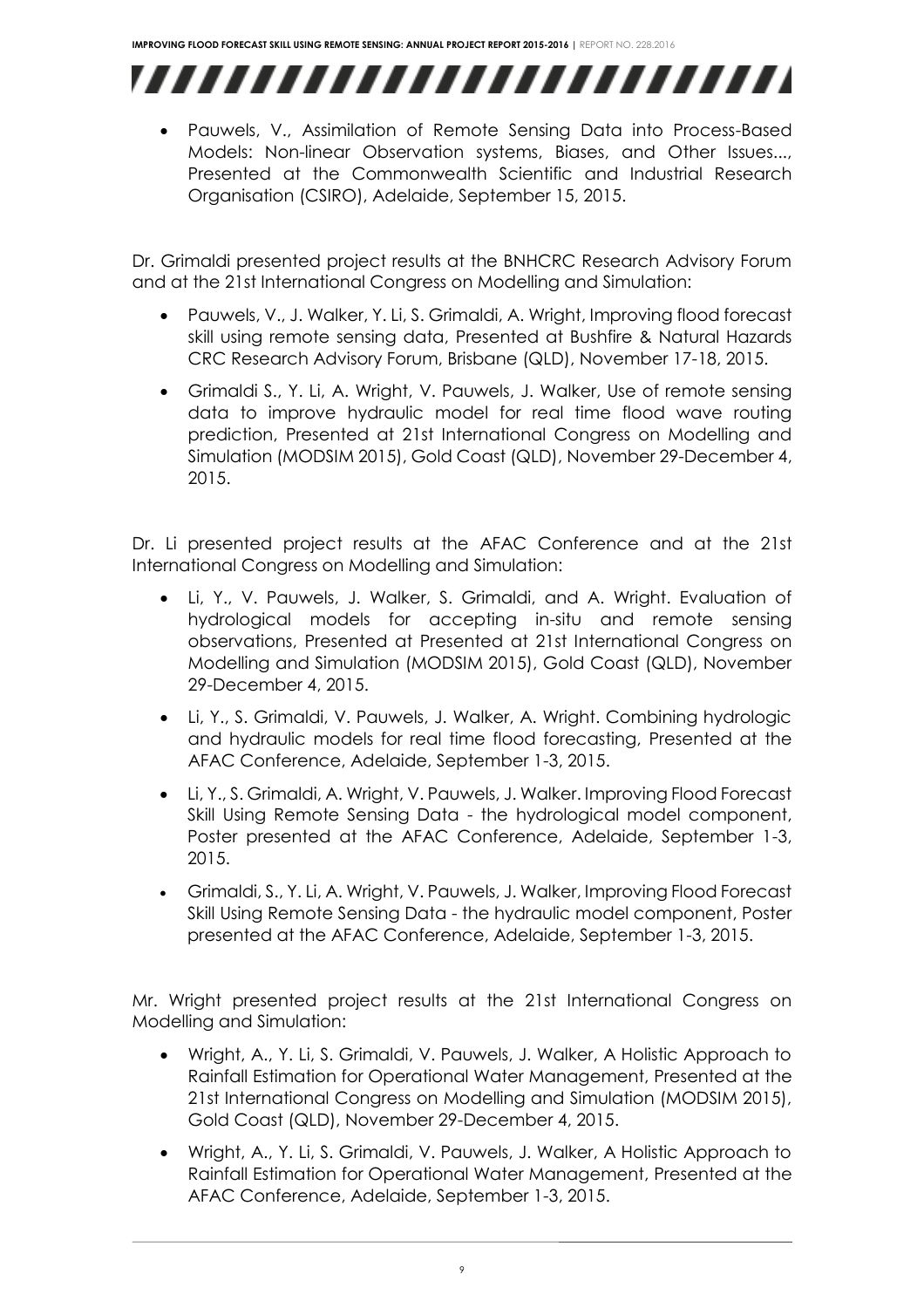,,,,,,,,,,,,,,,,,,,,,,,,,,

Ms. Zhang presented project results at the 21st International Congress on Modelling and Simulation:

 Zhang, Y., Y. Li, J. Walker, V. Pauwels, and M. Shahrban, Towards operational hydrological model calibration using streamflow and soil moisture measurements, Presented at the 21st International Congress on Modelling and Simulation (MODSIM 2015), Gold Coast (QLD), November 29-December 4, 2015.

### <span id="page-10-0"></span>**MEDIA MENTIONS**

The field campaign in the Clarence river was discussed in the following media:

- Maps to help flood forecast, The Daily Examiner, February 6, 2016 [\(http://www.dailyexaminer.com.au/news/maps-to-help-flood](http://www.dailyexaminer.com.au/news/maps-to-help-flood-forecast/2922474/)[forecast/2922474/\)](http://www.dailyexaminer.com.au/news/maps-to-help-flood-forecast/2922474/)
- ABC North Coast radio, February 4, 2016.
- *Fire Australia*, Remote Sensing data is filling the gaps, *Fire Australia*, Autumn 2016, pages 26-27.

[\(http://www.bnhcrc.com.au/news/2016/remote-sensing-flood-data](http://www.bnhcrc.com.au/news/2016/remote-sensing-flood-data-filling-gaps/)[filling-gaps/](http://www.bnhcrc.com.au/news/2016/remote-sensing-flood-data-filling-gaps/) )

## <span id="page-10-1"></span>**SCIENTIFIC PROGRESS**

### **Hydraulic modelling**

The Monash version of LISFLOOD-FP was used to model the flood events that occurred in in 2011 and 2013 in the Clarence catchment and in 2011and 2012 Condamine-Balonne catchment. Techniques for the assessment of the roughness values and the modelling of specific features (e.g. bridges and levees) were investigated. The results of the hydraulic model were compared to field data measured by a large number of gauging stations (10 in the Clarence catchment, 7 in the Condamine-Balonne catchment) and RS observation of flood extent (at this stage this comparison against RS data was limited to a visual observation).

In the Clarence catchment, the root mean square error of the modelled water levels, when averaged over the ten gauging stations, was 0.30 m. A comparison with RS observations of flood extent pointed out that, despite providing rather satisfactory results at the local level, the model failed the prediction of the flood extent in the relevant urban area of Grafton. These results underlined the limits of a punctual model-measurements comparison and highlighted that more coherent and explicative modalities of comparison are possible thanks to the intrinsically two dimensional features of RS observations. The visual analysis of RS data supported the diagnosis of errors. The main source of inaccuracy was the lack of bathymetric data over a 47 km long river reach. This gap was reduced during a field campaign in November 2015 resulting in the measurement of the bathymetry of a 21.2 km long river reach. A methodology to assess the river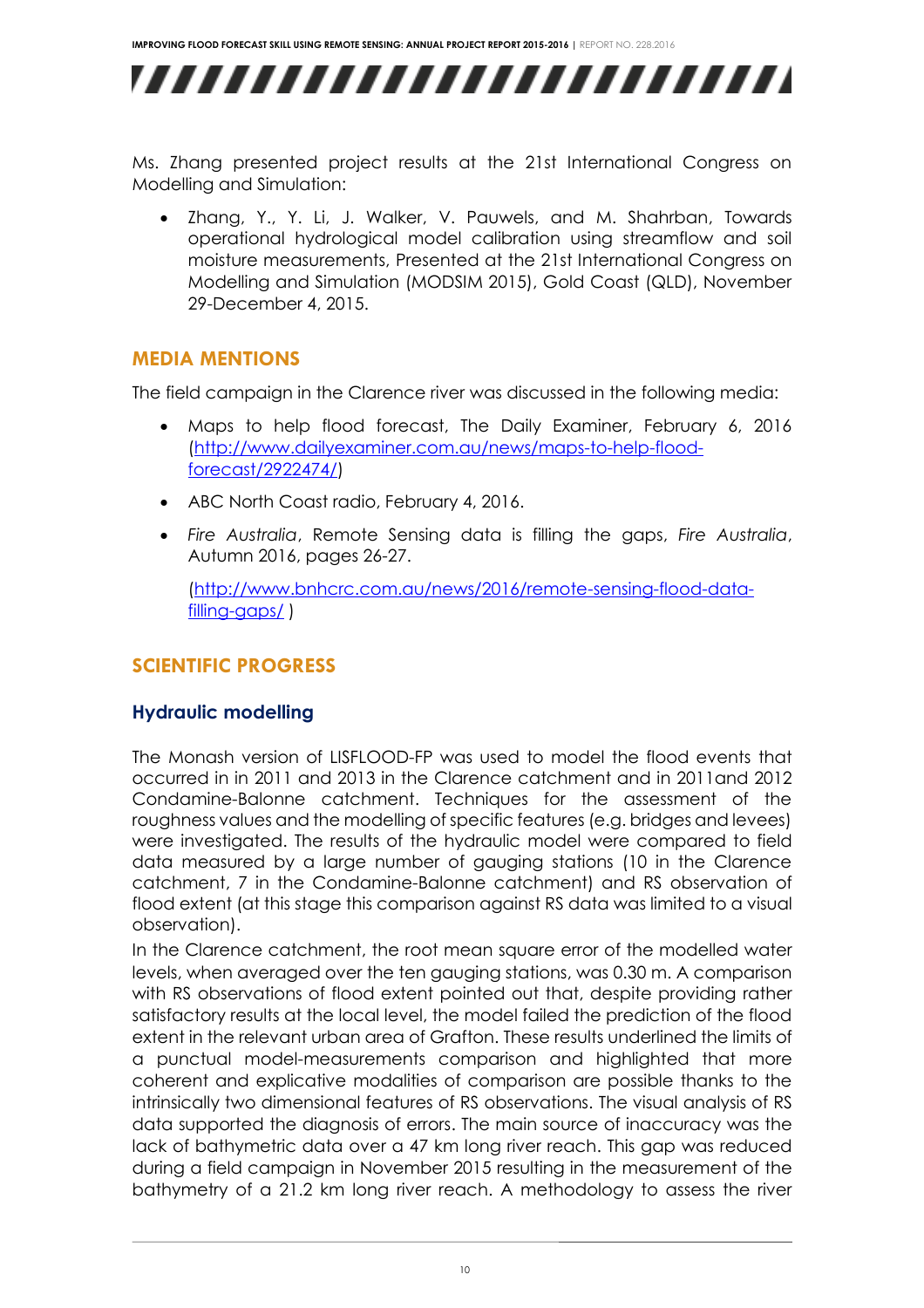# ,,,,,,,,,,,,,,,,,,,,,,,,,

bathymetry of the remaining 26.8km was then elaborated based on the analysis of field data, remote sensing data, and literature studies (Victorian rivers). The reliability and effectiveness of the proposed methodology is currently under investigation and it is based on the comparison of the model's results with RSderived observations of flood extent.

A multi-objective calibration protocol based on a combination of field data, RSderived observations of flood extent and water levels has been outlined as the appropriate strategy and will be implemented in the next months. The effectiveness of a calibration protocol based on RS-data only will also be investigated.

In the Condamine-Balonne catchment, the low accuracy and the scarcity of the implementation data (DEM, bathymetric data) impede the delivery of accurate flood forecast (this challenge has been recognised in the literature of flood modelling in Australia, e.g. Thew et al., 2010 [1]; Tinnion, 2013 [2]). Precise elevation measurements are limited to less than 10 cross sections (QLD-DNRM) and point out errors of up to 3 m in the DEM. The existing bathymetric dataset is limited to 20 waterholes measured by the QLD-DNRM in 2015, nevertheless this dataset is not currently embedded in the DEM. The hydraulic model built using the existing dataset yielded flood peak discharge errors between 3% and 18%. Levee breaches and the above highlighted issues impeded the accurate prediction of the flooded area. A field campaign was completed in May 2016 with the purpose of measuring the river bathymetry of strategic river reaches. A total of 21 km of river extent and 5 transects were sampled. A protocol for the improvement of the implementation of the hydraulic model is under investigation. Similarly to the approach developed for the Clarence catchment, this protocol is based on the combination of field data (at a limited number of strategic locations), remote sensing data and literature studies. The comparison of the model results with RS derived observations of flood extent and levels will allow the validation of the protocol and the calibration of the numerical model. When validated, the RS-based protocol for the improvement of the implementation of hydraulic models will have the potential to be applied to many data-scarce catchments worldwide at low cost.

The interpretation of the RS images is in progress. The RS-derived observations of flooded area and water levels will be used for the calibration and validation of the hydraulic model. A total of 38 RS images have been collected, 24 images have been analysed, the interpretation of 4 images is in progress. The interpretation of 10 images was provided by GA. Monash University signed a contract with RPS-Australia for the analysis of 7 images. Monash University established collaboration with E-Geos for the purpose of improving the capability of the COSMO-SkyMed satellite constellation for flood monitoring and mapping in Australia. This collaboration resulted in the delivery of the interpretation of 8 images. Monash University analysed 2 images and is currently working at the interpretation of 4 images.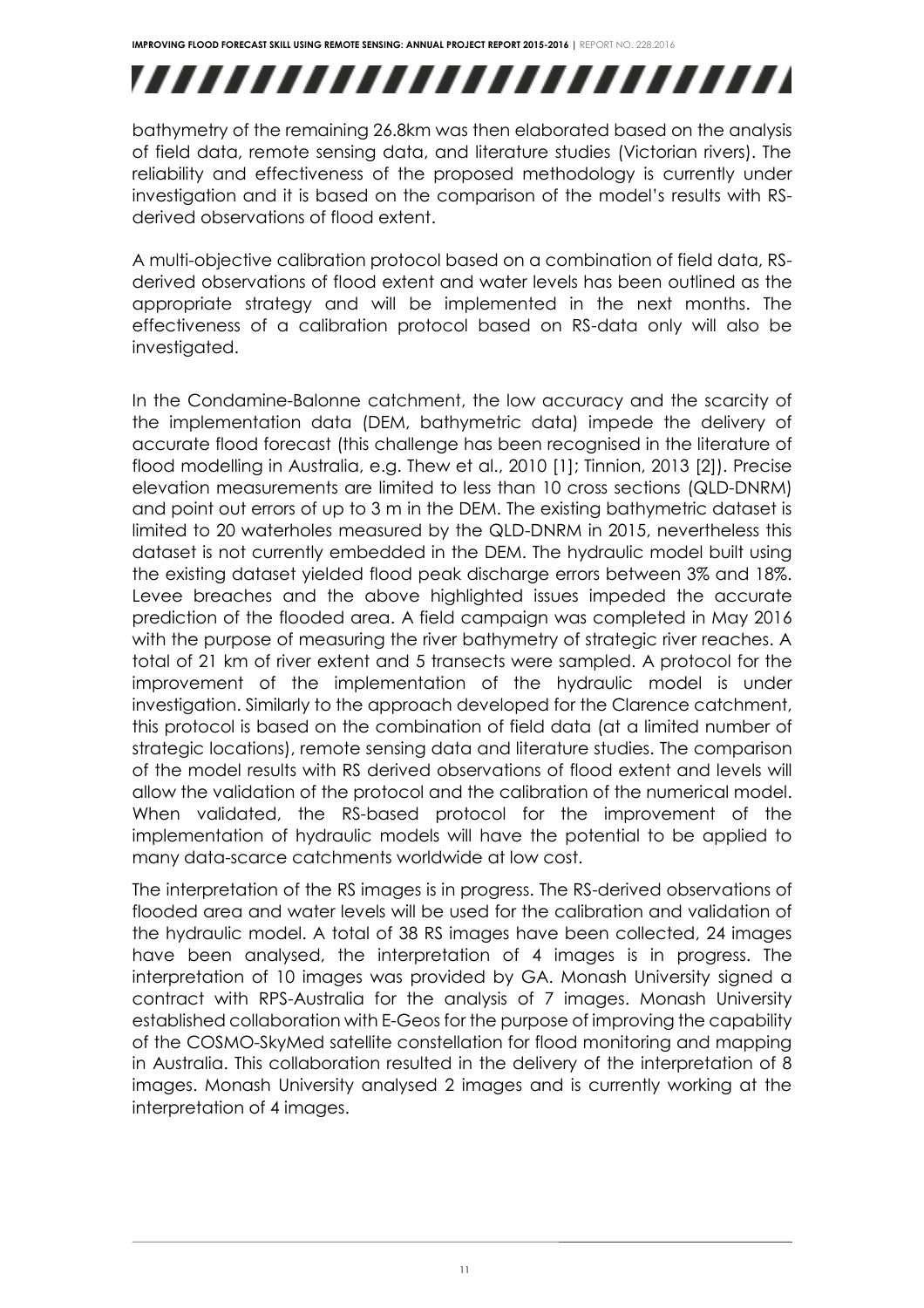

## **Hydrologic modelling**

Two conceptual hydrologic models, GRHUM (Loumagne et al., 1996 [3]) and its updated version GRKAL (Francois et al., 2003 [4]), have been built into BoM's streamflow forecasting framework – Short-term Water Information Forecast Tools (SWIFT). Both two models are based on widely implemented GR4 model (modèle du Génie Rural à 4 paramètres) but with two soil moisture layers. The difference is that the surface layer is independent from a zoot-zone layer in GRKAL while the surface layer is included within a bulk layer in GRHUM. Both GRHUM and GRKAL have been tested in the Clarence River basin. They were first calibrated using streamflow measurements at Lilydale, and the GRKAL exhibits a slightly better prediction than the GRHUM in both the calibration and validation periods. Consequently, the GRKAL model was finally selected for application of remote sensing soil moisture (RS-SM) data.

Hourly rainfall, hourly discharge, and monthly potential evapotranspiration (PET) have been collected for two study basins, the Clarence River basin upstream of Lilydale and the Condamine-Balonne River basin upstream of St. George. Subcatchment polygons have been generated using the Australian Hydrological Geospatial Fabric (Geofabric) with the consideration of discharge gauge locations. Rainfall and PET data have been interpolated to sub-catchment centroids as model inputs.

A joint calibration experiment using both streamflow and RS-SM data have been conducted in the Clarence. Four scenarios with different number of subcatchments and calibration gauges were tested. The results indicate that 1) RS-SM has potential to improve streamflow estimation during forecasting periods at gauged locations; 2) RS-SM has a stronger impact on streamflow forecasts at ungauged locations; 3) the impact of RS-SM decreases when the density of calibration sites increases; and 4) the more information included (e.g., RS-SM and gauges) in calibration, there is a higher chance to obtain a more accurate and robust model. Currently, the same calibration strategies are implemented in the Condamine-Balonne basin, and a comparative study in the two basins will be conducted and submitted as a journal article.

The ensemble Kalman filter has been coded into SWIFT for soil moisture assimilation. An initial test in a sub-catchment in Clarence indicated that soil moisture assimilation has the potential to benefit streamflow forecasting; however, the benefit is affected by the model calibration strategy. Future work includes 1) addressing the bias issue in flood-orientated RS-SM assimilation; 2) identification of optimal strategy for information propagation from surface to root-zone; 3) comparison of different RS-SM products on flood forecasting; and 4) joint-assimilation of RS-SM and discharge for flood forecasting. The final aim is to develop an integrated strategy to optimal integrate RS-SM and in-situ discharge measurements into an operational flood forecasting system.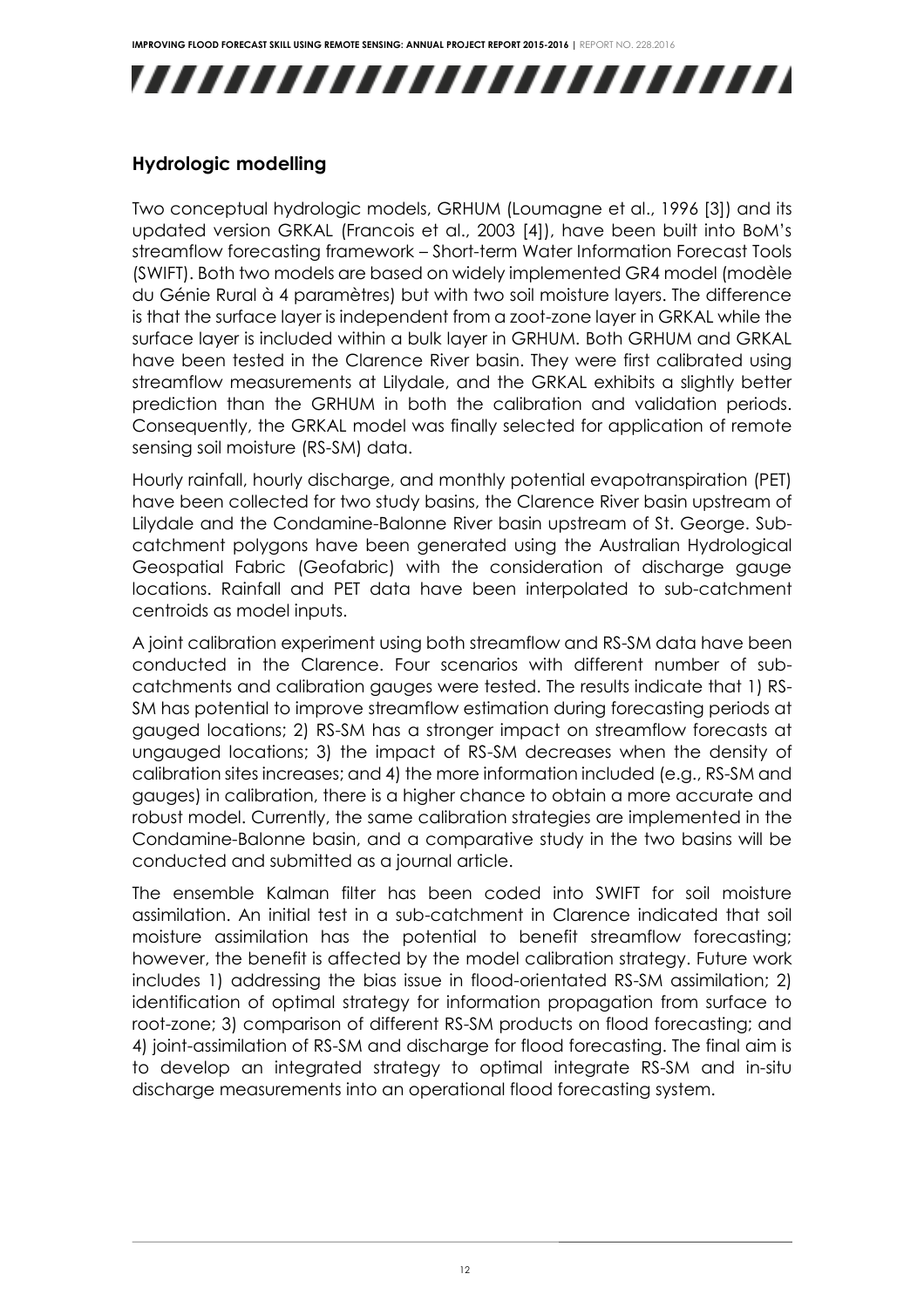## <span id="page-13-0"></span>**PUBLICATIONS LIST**

Journal papers

- Grimaldi, S., Y. Li, V. R. N. Pauwels, J. P. Walker, Remote sensing-derived water extent and level to constrain hydraulic flood forecasting models: opportunities and challenges, conditionally accepted for publication in *Surveys in Geophysics (GEOP)*.
- Li, Y., S. Grimaldi, J. P. Walker, and V. R. N. Pauwels (2016), Application of Remote Sensing Data to Constrain Operational Rainfall-Driven Flood Forecasting: A Review, *Remote Sensing*, *8*(6), 456, doi: 10.3390/rs8060456.
- Wright, A., J. Vrugt, J.P. Walker, and V.R.N. Pauwels, Doing Hydrology Backwards: Retrieving Rainfall Distributions Using the Discrete Wavelet Transform, submitted for publication to Water Resources Research (June 6, 2016).

Conference papers and presentations

- Grimaldi, S., Y. Li, A. Wright, V. Pauwels, J. Walker, Use of remote sensing data to implement, calibrate, validate and constrain a hydraulic model for real time prediction of flood wave routing, Oral Presentation at MODSIM 2015, 21th International Congress on Modelling and Simulation. Modelling and Simulation Society of Australia and New Zealand, Broadbeach, QLD -Australia, November 29- December 4, 2015.
- Grimaldi, S., Y. Li, A. Wright, V. Pauwels, J. Walker, Improving Flood Forecast Skill Using Remote Sensing Data - the hydraulic model component, Poster presented at the AFAC Conference, Adelaide, September 1-3, 2015.
- Li, Y., S. Grimaldi, A. Wright, V. Pauwels, J. Walker. Improving Flood Forecast Skill Using Remote Sensing Data - the hydrological model component, Poster presented at the AFAC Conference, Adelaide, September 1-3, 2015.
- Li, Y., S. Grimaldi, V. Pauwels, J. Walker, A. Wright. Combining hydrologic and hydraulic models for real time flood forecasting, Oral Presentation at the AFAC Conference, Adelaide, September 1-3, 2015.
- Li, Y., V. Pauwels, J. Walker, S. Grimaldi, and A. Wright. Evaluation of hydrological models for accepting in-situ and remote sensing observations, Oral Presentation at MODSIM 2015, 21th International Congress on Modelling and Simulation. Modelling and Simulation Society of Australia and New Zealand, Broadbeach, QLD -Australia, November 29- December 4, 2015.
- Nguyen, T.P.C., S. Grimaldi, and V. Pauwels, Use of remote sensing observations for improved understanding and modelling of flood waves routing, Oral Presentation at the AFAC Conference, Brisbane, August 30- September 1, 2016.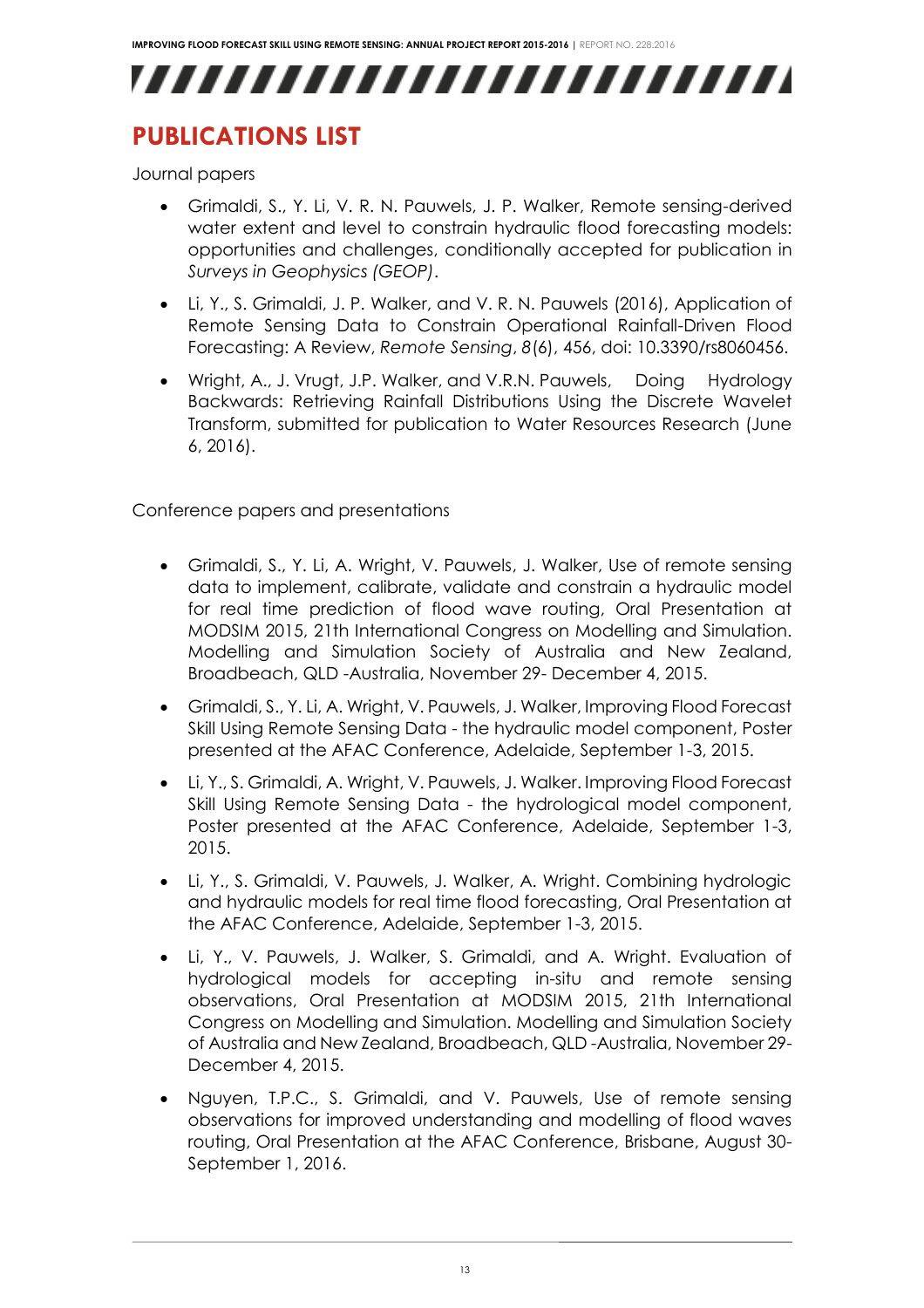- Pauwels, V., S. Grimaldi, Y. Li, A. Wright, J. Walker, Improving Flood Forecast Skill Using Remote Sensing Data, Oral Presentation at the BNH CRC Research Advisory Forum, Brisbane, November 18, 2015.
- Pauwels, V., Grimaldi, Y. Li, A. Wright, J. Walker, Improving Flood Forecast Skill Using Remote Sensing Data, Oral Presentation at the AFAC Conference, Brisbane, August 30-September 1, 2016.
- Wright, A., Y. Li, S. Grimaldi, V. Pauwels, J. Walker, A Holistic Approach to Rainfall Estimation for Operational Water Management, Oral Presentation at the MODSIM 2015, 21th International Congress on Modelling and Simulation. Modelling and Simulation Society of Australia and New Zealand, Gold Coast, November 29-December 4, 2015.
- Wright, A., Y. Li, S. Grimaldi, V. Pauwels, J. Walker, A Holistic Approach to Rainfall Estimation for Operational Water Management, Oral Presentation at the AFAC Conference, Adelaide, September 1-3, 2015.
- Zhang, Y., Y. Li, J. Walker, V.R.N. Pauwels, and M. Shahrban, Towards operational hydrological model calibration using streamflow and soil moisture measurements, Oral Presentation at MODSIM 2015, 21th International Congress on Modelling and Simulation. Modelling and Simulation Society of Australia and New Zealand, Broadbeach, QLD - Australia, November 29- December 4, 2015.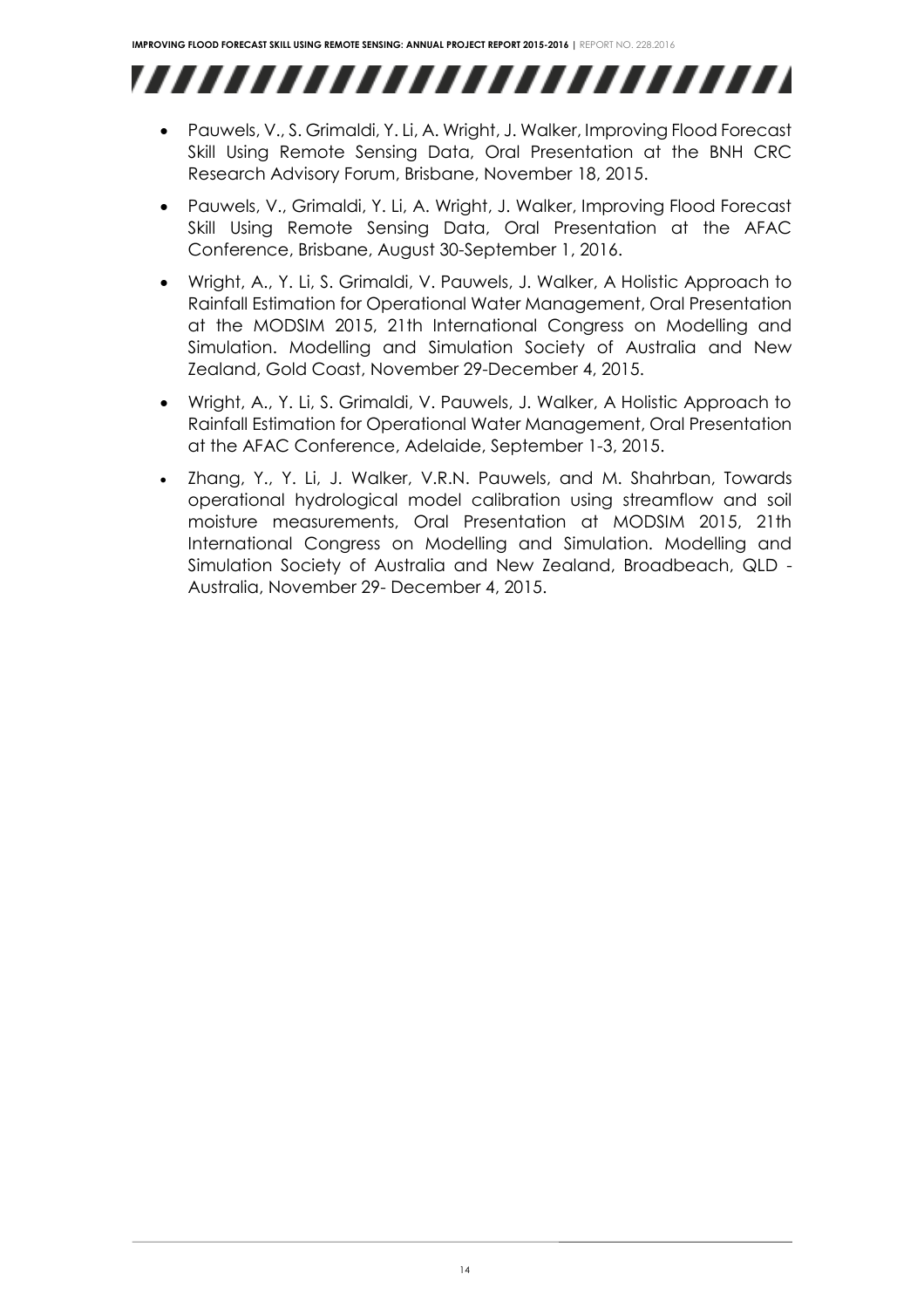

## <span id="page-15-0"></span>**CURRENT TEAM MEMBERS**

### **Project Leaders**

Valentijn Pauwels Jeffrey Walker



## **Research Fellows**



**PhD. Student** Ashley Wright



**End Users**

Soori Sooriyakumaran dari dari dari David Hudson





### Yuan Li Stefania Grimaldi